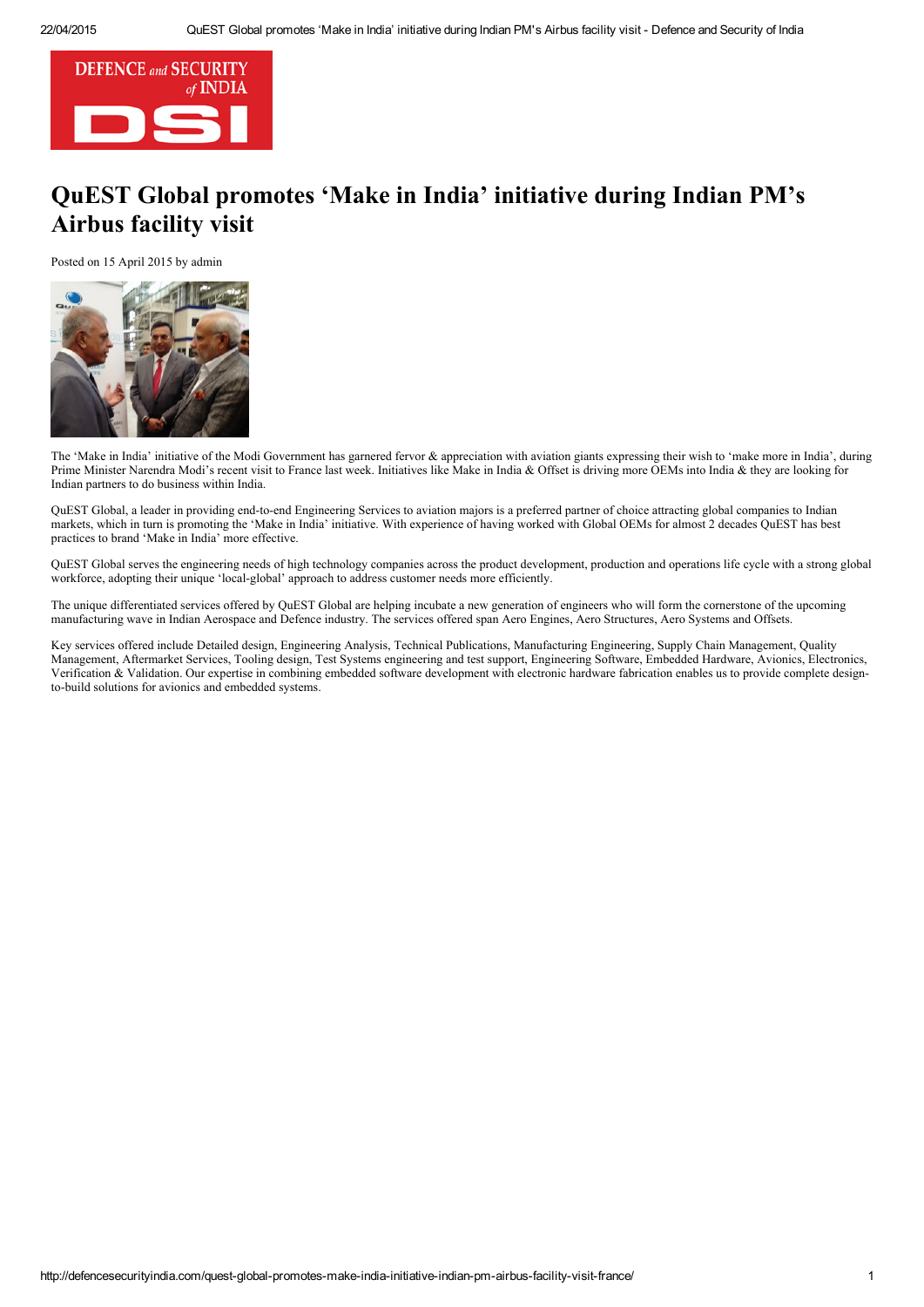Q

## [Defence Industry](http://www.lancerpublishers.us/)

[QuEST](http://www.indiandefencereview.com/) [Global L](http://www.indiandefencereview.com/news)ea[dership team meets Na](http://www.indiandefencereview.com/idr_category/defence-industry)rendra Modi on the sidelines of his visit to Airbus' facility

0 votes cast By IDR News Network

## Issue Net Edition | Date : 21 Apr , 2015



[Prime Minister Narendra Modi interact with senior leadership of QuEST](http://www.indiandefencereview.com/wp-content/uploads/2015/04/Modi-with-senior-leadership-of-QuEST.jpg) Global Engineering (Mr. Ashok K. Baweja, Head of QuEST Global Defence & Mr. Aravind Melligeri, President and Board Member of QuEST Global) on the sidelines of his visit to Airbus' facility in Toulouse, France.

The 'Make in India' initiative of the Modi Government has garnered fervor & appreciation with aviation giants expressing their wish to 'make more in India', during Prime Minister Narendra Modi's recent visit to